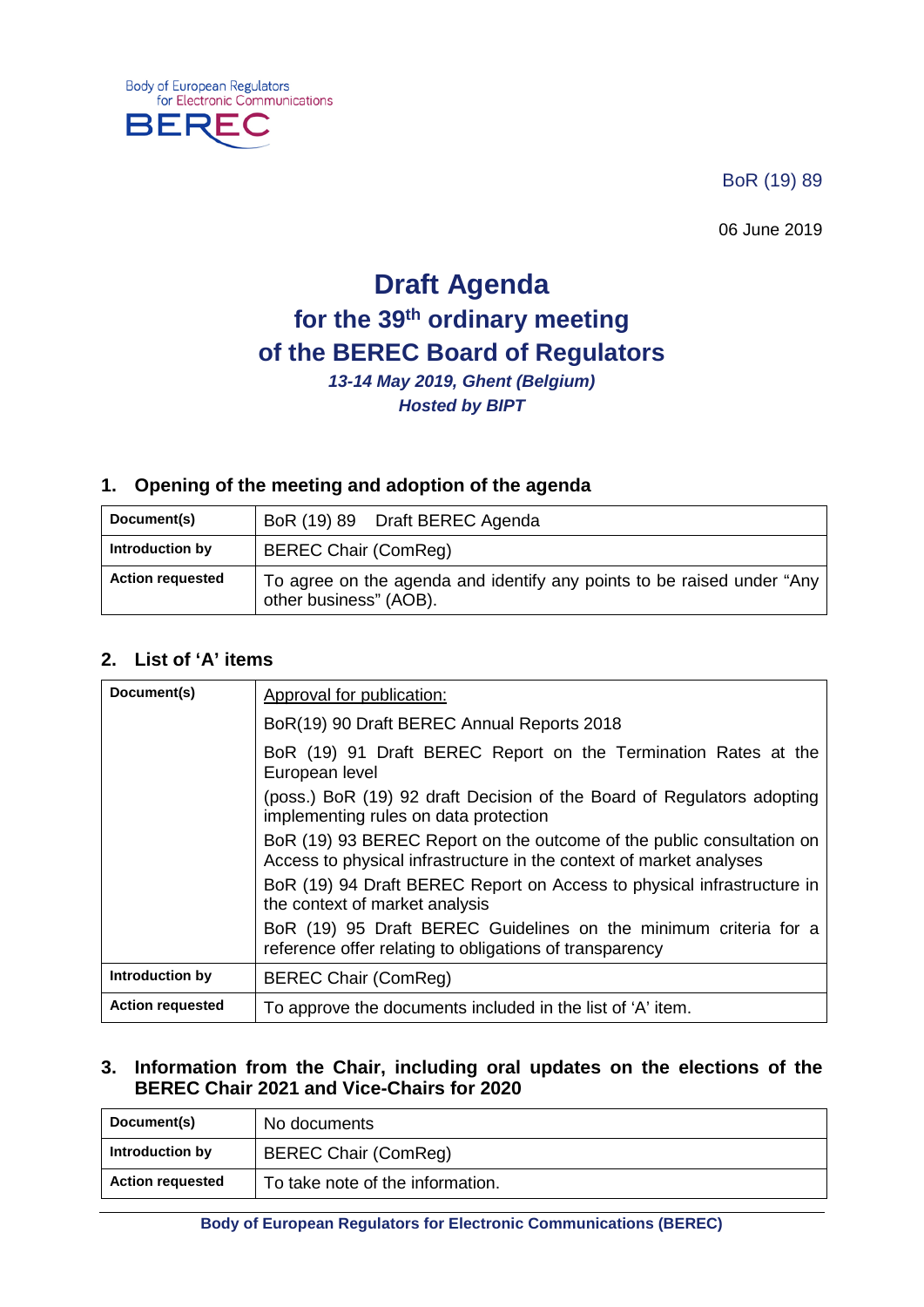### **4. Information from the BEREC Office**

| Document(s)             | BoR (19) 96 Information on the electronic voting procedures since the last<br>plenary meeting<br>BoR (19) 97 Information on planned electronic voting procedures<br>BoR (19) 98 2019 BEREC Work Programme status update |
|-------------------------|-------------------------------------------------------------------------------------------------------------------------------------------------------------------------------------------------------------------------|
| Introduction by         | <b>BEREC Office Representatives</b>                                                                                                                                                                                     |
| <b>Action requested</b> | To take note of the information.                                                                                                                                                                                        |

### **5. Information from the Commission**

| Document(s)             | No documents                     |
|-------------------------|----------------------------------|
| Introduction by         | <b>Commission Representative</b> |
| <b>Action requested</b> | To take note of the information. |

### **6. Oral update on the BEREC Work Programme 2020**

| Document(s)             | BoR (19) 99 Preliminary schedule for meetings in 2020 |
|-------------------------|-------------------------------------------------------|
| Introduction by         | Representative of BEREC Vice-Chair                    |
| <b>Action requested</b> | To discuss and decide on the way forward.             |

### **7. Working arrangements between BEREC and RSPG**

| Document(s)             | BoR (19) 100 draft Working arrangement between the Body of European<br>Regulators for Electronic Communications (BEREC) and the Radio<br>Spectrum Policy Group (RSPG) |
|-------------------------|-----------------------------------------------------------------------------------------------------------------------------------------------------------------------|
| Introduction by         | BEREC CN Chair (ComReg) and RSPG Chair                                                                                                                                |
| <b>Action requested</b> | To approve for publication and sign the working arrangement.                                                                                                          |

## **8. Roaming**

| Document(s)             | BoR (19) 101 Draft BEREC Opinion on the functioning of the roaming<br>market as input to EC evaluation |
|-------------------------|--------------------------------------------------------------------------------------------------------|
| Introduction by         | Roaming WG Co-Chairs (RTR/EETT)                                                                        |
| <b>Action requested</b> | To discuss and approve the document for publication and submission to<br>the EC.                       |

# **9. Statistics and Indicators**

| Document(s) | BoR (19) 117 "Scoping and Proposal" Document for the development of |
|-------------|---------------------------------------------------------------------|
|             | BEREC Guidelines to assist NRAs on the consistent application of    |
|             | geographical surveys of networks deployment                         |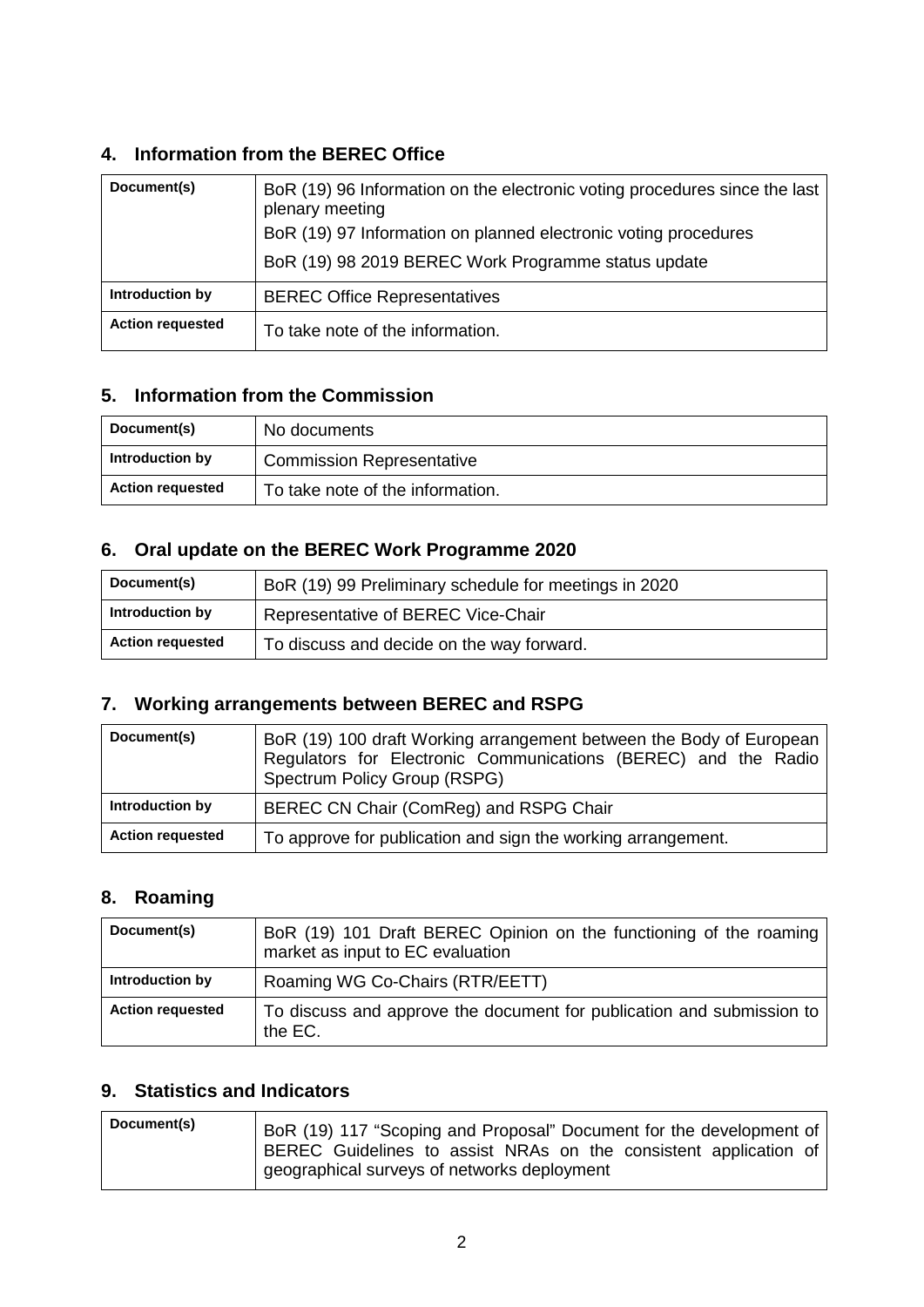| Introduction by         | SI WG Co-Chairs (CNMC/ANACOM)                        |
|-------------------------|------------------------------------------------------|
| <b>Action requested</b> | To discuss and approve the document for internal use |

### **10. Open Internet**

| Document(s)             | BoR (19) 112 "Scoping and Proposal" Document on the development of<br>the Update to the BEREC Guidelines on Net Neutrality |
|-------------------------|----------------------------------------------------------------------------------------------------------------------------|
| Introduction by         | OI WG Co-Chairs (ACM/TRAFICOM)                                                                                             |
| <b>Action requested</b> | To discuss and approve the document for internal use.                                                                      |

### **11. Planning and Future Trends – oral update on the Investment Study on Very High Capacity Networks**

| Document(s)             | No document                                                  |
|-------------------------|--------------------------------------------------------------|
| Introduction by         | PFT Co-Chairs (PTS/ACM)                                      |
| <b>Action requested</b> | To take note of the information and discuss the way forward. |

### **12. Fixed Network Evolution**

#### **12.1 "Scoping and Proposal" Document on the BEREC Guidelines on the Criteria for a Consistent Application of Article 61(3)**

| Document(s)             | BoR (19) 103 "Scoping and Proposal" Document on the BEREC<br>Guidelines on the Criteria for a Consistent Application of Article 61(3) |
|-------------------------|---------------------------------------------------------------------------------------------------------------------------------------|
| Introduction by         | FNE WG Co-Chairs (BNetzA/RTR)                                                                                                         |
| <b>Action requested</b> | To discuss and approve the document for internal use.                                                                                 |

#### **12.2 Draft Call for Initial Stakeholder Input on the BEREC Guidelines on the Criteria for a Consistent Application of Article 61(3)**

| Document(s)             | BoR (19) 104 Draft Call for Initial Stakeholder Input on the BEREC<br>Guidelines on the Criteria for a Consistent Application of Article 61(3) |
|-------------------------|------------------------------------------------------------------------------------------------------------------------------------------------|
| Introduction by         | FNE WG Co-Chairs (BNetzA/RTR)                                                                                                                  |
| <b>Action requested</b> | To discuss and approve the document for public consultation.                                                                                   |

### **13. Market and Economic Analysis**

### **13.1 BEREC Report on the data economy**

| Document(s)     | BoR (19) 105 BEREC Report on the outcome of the public consultation on<br>the data economy |
|-----------------|--------------------------------------------------------------------------------------------|
|                 | BoR (19) 106 Draft BEREC Report on the data economy                                        |
| Introduction by | MEA WG Co-Chairs (ARCEP/CNMC)                                                              |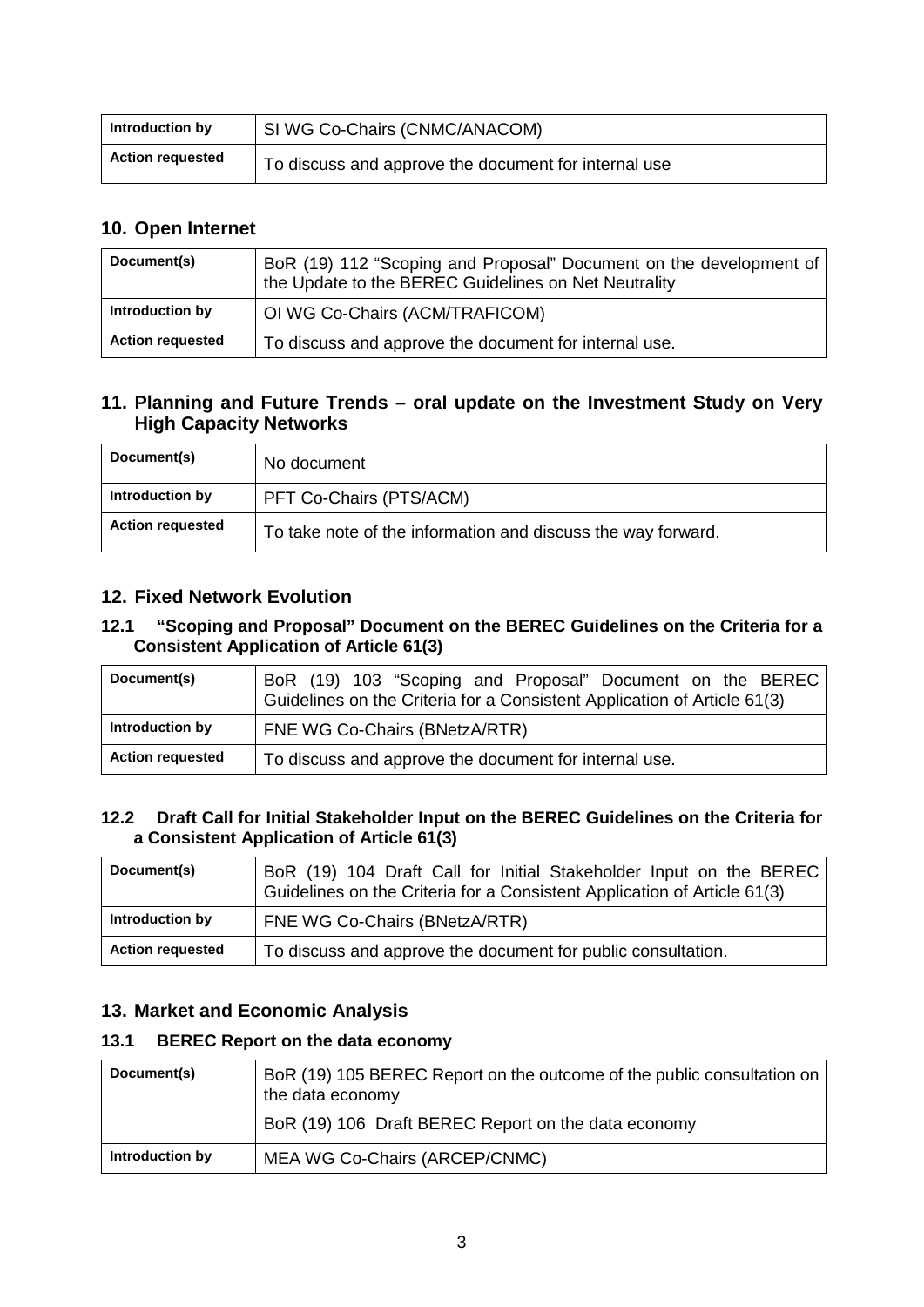| <b>Action requested</b> | To discuss and approve the documents for publication. |
|-------------------------|-------------------------------------------------------|
|-------------------------|-------------------------------------------------------|

#### **13.2 BEREC response to the review of the EC Recommendations on relevant markets**

| Document(s)             | BoR (19) 107 Draft BEREC response to the public consultation from the<br>EC on the review of the recommendation on relevant markets |
|-------------------------|-------------------------------------------------------------------------------------------------------------------------------------|
| Introduction by         | MEA WG Co-Chairs (ARCEP/CNMC)                                                                                                       |
| <b>Action requested</b> | To discuss and approve the document for publication.                                                                                |

#### **13.3 "Scoping and Proposal" Document on the development of BEREC Guidelines to foster the consistent application of the criteria for assessing co-investments on very high capacity network elements**

| Document(s)             | BoR (19) 108 "Scoping and Proposal" BEREC Guidelines to foster the<br>consistent application of the criteria for assessing co-investments on very<br>high capacity network elements |
|-------------------------|-------------------------------------------------------------------------------------------------------------------------------------------------------------------------------------|
| Introduction by         | MEA WG Co-Chairs (ARCEP/CNMC)                                                                                                                                                       |
| <b>Action requested</b> | To discuss and approve the document for internal use.                                                                                                                               |

### **14. End-User**

| Document(s)             | BoR (19) 102 "Scoping and Proposal" Document on the development of<br>BEREC Guidelines detailing QoS parameters of IAS and publicly available<br>ICS and the publication of information |
|-------------------------|-----------------------------------------------------------------------------------------------------------------------------------------------------------------------------------------|
| Introduction by         | End-User WG Co-Chairs (AGCOM/ComReg)                                                                                                                                                    |
| <b>Action requested</b> | To discuss and approve the document for internal use.                                                                                                                                   |

#### **15. Oral update on Cybersecurity in 5G Networks**

| Document(s)             | BoR (19) 118 PRD for Cybersecurity in 5G Networks |
|-------------------------|---------------------------------------------------|
| Introduction by         | Ad hoc WG Co-Chairs (AKOS/EETT)                   |
| <b>Action requested</b> | To discuss and approve the PRD for internal use.  |

### **16. Regulatory Framework**

#### **16.1 BEREC Guidelines on the general authorisation notifications transmitted to competent authorities**

| Document(s)     | BoR (19) 113 Draft BEREC Guidelines for the notification template<br>pursuant to article 12, paragraph 4 of Directive 2018/1972 of the European<br>Parliament and of the Council |
|-----------------|----------------------------------------------------------------------------------------------------------------------------------------------------------------------------------|
| Introduction by | RF WG Co-Chairs (AGCOM/NMHH)                                                                                                                                                     |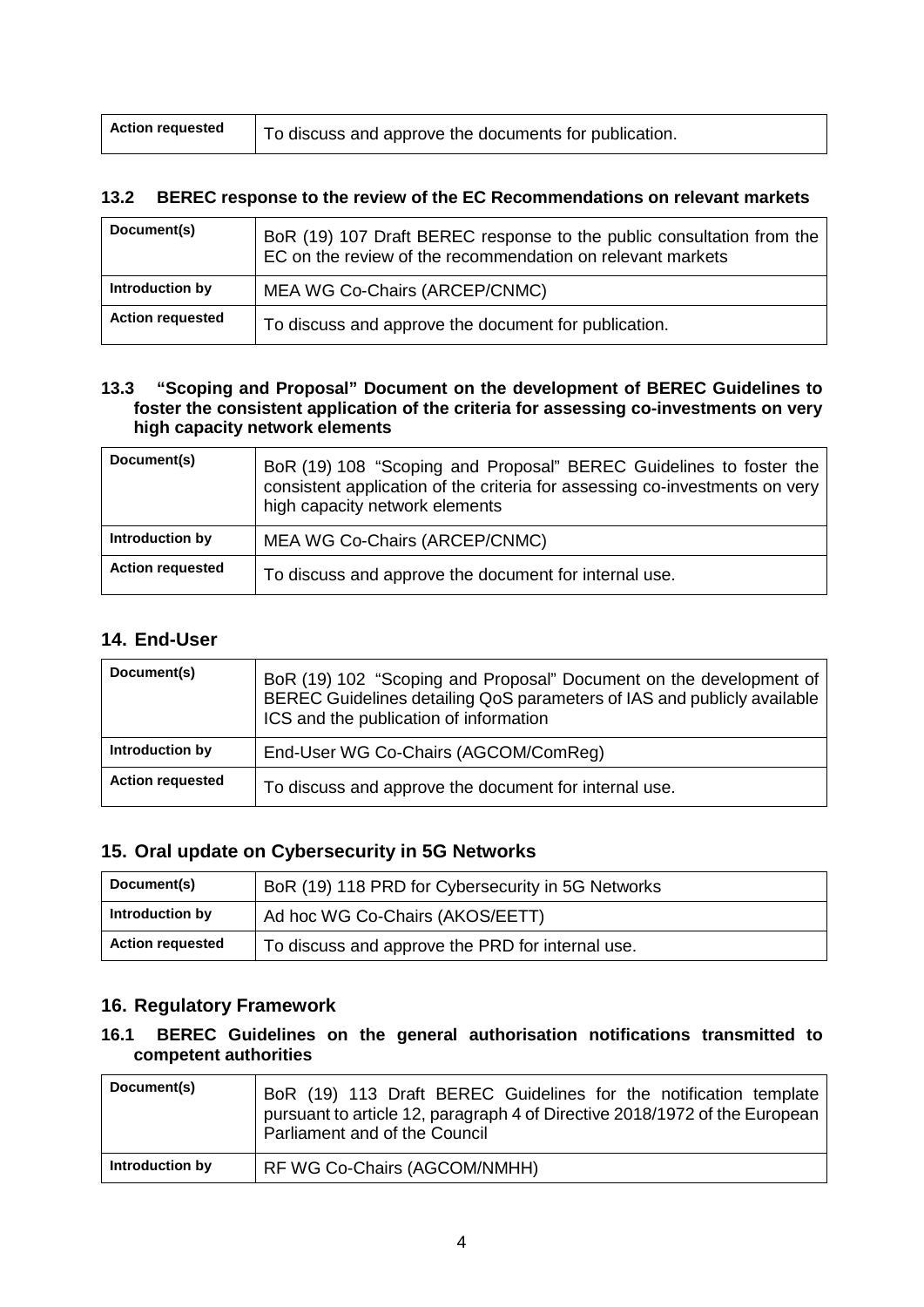| <b>Action requested</b> | $\mathsf{I}$   To discuss and approve for public consultation. |
|-------------------------|----------------------------------------------------------------|
|-------------------------|----------------------------------------------------------------|

#### **16.2 BEREC Guidelines on common criteria for the assessment of the ability of undertakings other than providers of electronic communications networks or services to manage numbering resources**

| Document(s)             | BoR (19) 114 Draft BEREC guidelines on common criteria for the<br>assessment of the ability to manage numbering resources by undertakings<br>other than providers of electronic communications networks or services<br>and of the risk of exhaustion of numbering resources if numbers are<br>assigned to such undertakings |
|-------------------------|-----------------------------------------------------------------------------------------------------------------------------------------------------------------------------------------------------------------------------------------------------------------------------------------------------------------------------|
| Introduction by         | RF WG Co-Chairs (AGCOM/NMHH)                                                                                                                                                                                                                                                                                                |
| <b>Action requested</b> | To discuss and approve for public consultation.                                                                                                                                                                                                                                                                             |

#### **16.3 Detailed Rules on Access to BEREC and BEREC Office Documents**

| Document(s)             | BoR (19) 115 Draft BEREC Detailed Rules on Access to Documents |
|-------------------------|----------------------------------------------------------------|
| Introduction by         | Drafting Team Leader (ANACOM)                                  |
| <b>Action requested</b> | To discuss and approve the documents for publication.          |

#### **16.4 Rules of Procedure on the operation of BEREC Working Groups**

| Document(s)             | BoR (19) 116 Draft Rules of Procedure on the operation of BEREC<br><b>Working Groups</b> |
|-------------------------|------------------------------------------------------------------------------------------|
| Introduction by         | RF WG Co-Chairs (AGCOM/NMHH)                                                             |
| <b>Action requested</b> | To discuss and approve the document for publication.                                     |

### **17. Wireless Network Evolution**

#### **17.1 BEREC Common Position on infrastructure sharing**

| Document(s)             | BoR (19) 109 Draft BEREC report on the outcomes of the public<br>consultation on the draft BEREC Common Position on infrastructure<br>sharing<br>BoR (19) 110 Draft BEREC Common Position on infrastructure sharing |
|-------------------------|---------------------------------------------------------------------------------------------------------------------------------------------------------------------------------------------------------------------|
| Introduction by         | WNE WG Co-Chairs (RATEL/ARCEP)                                                                                                                                                                                      |
| <b>Action requested</b> | To discuss and approve the documents for publication.                                                                                                                                                               |

#### **17.2 "Scoping and Proposal" Document on the development of BEREC guidelines on how to assess the effectiveness of public warning systems transmitted by different means**

| Document(s)     | BoR (19) 111 "Scoping and Proposal" BEREC guidelines on how to assess<br>the effectiveness of public warning systems transmitted by different means |
|-----------------|-----------------------------------------------------------------------------------------------------------------------------------------------------|
| Introduction by | WNE WG Co-Chairs (RATEL/ARCEP)                                                                                                                      |